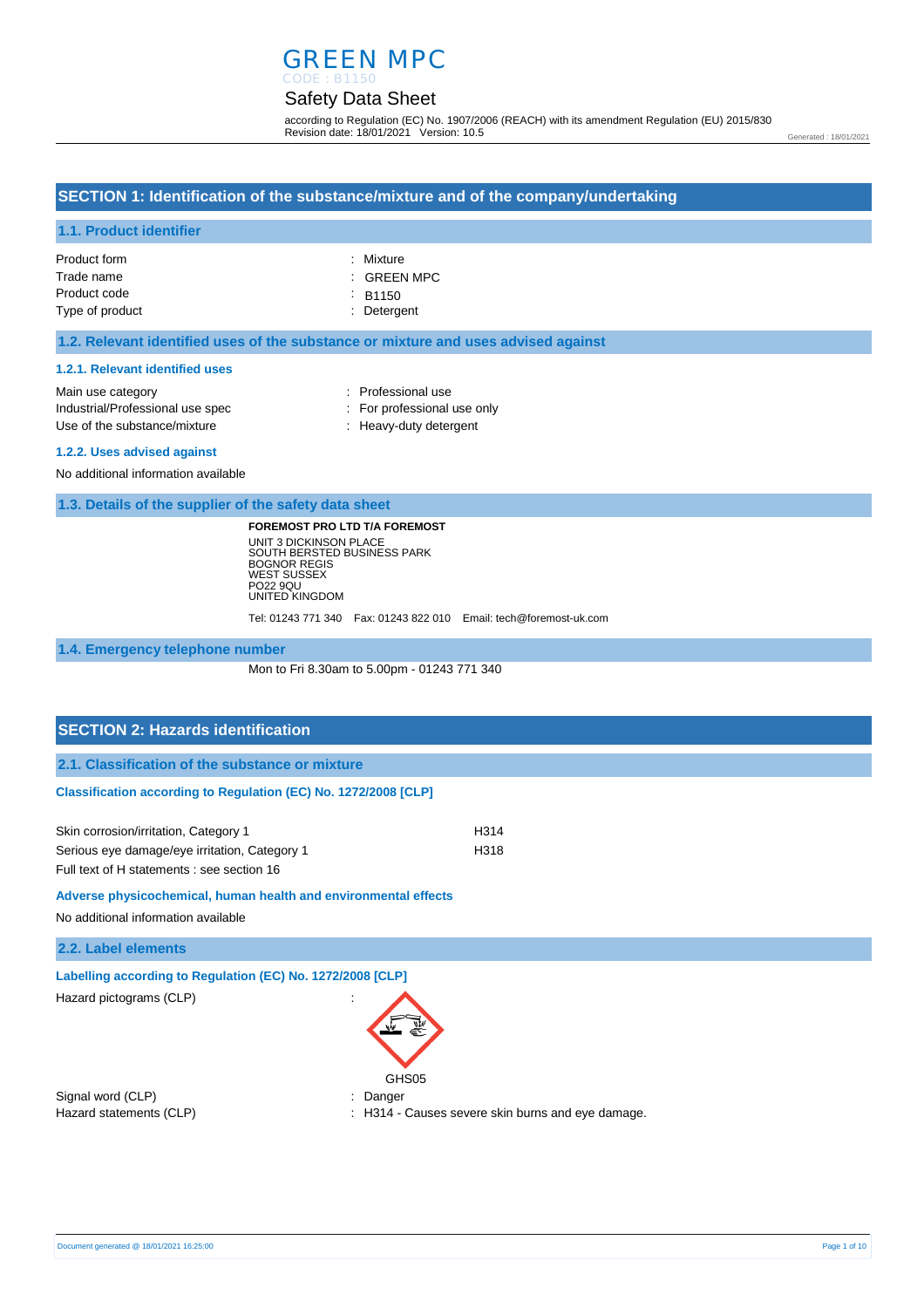## Safety Data Sheet

according to Regulation (EC) No. 1907/2006 (REACH) with its amendment Regulation (EU) 2015/830

| Precautionary statements (CLP) | : P260 - Do not breathe spray.                                                         |
|--------------------------------|----------------------------------------------------------------------------------------|
|                                | P264 - Wash hands thoroughly after handling.                                           |
|                                | P280 - Wear eye protection, protective gloves.                                         |
|                                | P301+P330+P331 - IF SWALLOWED: Rinse mouth. Do NOT induce vomiting.                    |
|                                | P303+P361+P353 - IF ON SKIN (or hair): Take off immediately all contaminated clothing. |
|                                | Rinse skin with water or shower.                                                       |
|                                | P304+P340 - IF INHALED: Remove person to fresh air and keep comfortable for breathing. |
|                                | P305+P351+P338 - IF IN EYES: Rinse cautiously with water for several minutes. Remove   |
|                                | contact lenses, if present and easy to do. Continue rinsing.                           |
|                                | P315 - Get immediate medical advice/attention.                                         |
|                                | P405 - Store locked up.                                                                |
|                                |                                                                                        |

## **2.3. Other hazards**

No additional information available

## **SECTION 3: Composition/information on ingredients**

## **3.1. Substances**

### Not applicable

### **3.2. Mixtures**

| <b>Name</b>                                                                                       | <b>Product identifier</b>                                                                               | $\frac{9}{6}$ | <b>Classification according to</b><br><b>Regulation (EC) No.</b><br>1272/2008 [CLP] |
|---------------------------------------------------------------------------------------------------|---------------------------------------------------------------------------------------------------------|---------------|-------------------------------------------------------------------------------------|
| Alcohol Alkoxylate                                                                                | (CAS-No.) 166736-08-9<br>(REACH-no) Exempt/Polymer                                                      | $5 - 10$      | Acute Tox. 4 (Oral), H302<br>Eye Dam. 1, H318                                       |
| Silicic acid (H2SiO3), sodium salt (waterglass)<br>(SiO2:Na2O: > 2.6)                             | (CAS-No.) 1344-09-8<br>(EC-No.) 215-687-4<br>(REACH-no) 01-2119448725-31                                | $5 - 10$      | Skin Irrit. 2, H315<br>Eye Irrit. 2, H319                                           |
| sodium hydroxide; caustic soda<br>substance with national workplace exposure limit(s)<br>(IE, GB) | (CAS-No.) 1310-73-2<br>(EC-No.) 215-185-5<br>(EC Index-No.) 011-002-00-6<br>(REACH-no) 01-2119457892-27 | $1 - 5$       | Skin Corr. 1A, H314                                                                 |
| N,N-dimethyldecylamine N-oxide                                                                    | (CAS-No.) 2605-79-0<br>(EC-No.) 220-020-5<br>(REACH-no) 01-2119959297-22                                | $0.1 - 1$     | Skin Irrit. 2, H315<br>Eye Dam. 1, H318<br>Aquatic Acute 1, H400                    |

| <b>Specific concentration limits:</b> |                                                                                                         |                                                                                                                                                      |  |
|---------------------------------------|---------------------------------------------------------------------------------------------------------|------------------------------------------------------------------------------------------------------------------------------------------------------|--|
| <b>Name</b>                           | <b>Product identifier</b>                                                                               | <b>Specific concentration limits</b>                                                                                                                 |  |
| Alcohol Alkoxylate                    | (CAS-No.) 166736-08-9<br>(REACH-no) Exempt/Polymer                                                      | $(1 < C \le 10)$ Eye Irrit. 2, H319<br>(10 < C < 100) Eye Dam. 1, H318                                                                               |  |
| sodium hydroxide; caustic soda        | (CAS-No.) 1310-73-2<br>(EC-No.) 215-185-5<br>(EC Index-No.) 011-002-00-6<br>(REACH-no) 01-2119457892-27 | $(0.5 \leq C < 2)$ Skin Irrit. 2, H315<br>$(0.5 \le C < 2)$ Eye Irrit. 2, H319<br>(2 ≤C < 5) Skin Corr. 1B, H314<br>(5 ≤C ≤ 100) Skin Corr. 1A, H314 |  |

## Full text of H-statements: see section 16

| <b>SECTION 4: First aid measures</b>                                                                       |                                                                                                                                                                                                                                                                       |
|------------------------------------------------------------------------------------------------------------|-----------------------------------------------------------------------------------------------------------------------------------------------------------------------------------------------------------------------------------------------------------------------|
| 4.1. Description of first aid measures                                                                     |                                                                                                                                                                                                                                                                       |
| First-aid measures general<br>First-aid measures after inhalation<br>First-aid measures after skin contact | : Get medical advice/attention if you feel unwell.<br>: Remove person to fresh air and keep comfortable for breathing.<br>: Wash skin with plenty of water. Take off immediately all contaminated clothing and wash it<br>before reuse. Get medical advice/attention. |
| Document generated @ 18/01/2021 16:25:00                                                                   | Page 2 of 10                                                                                                                                                                                                                                                          |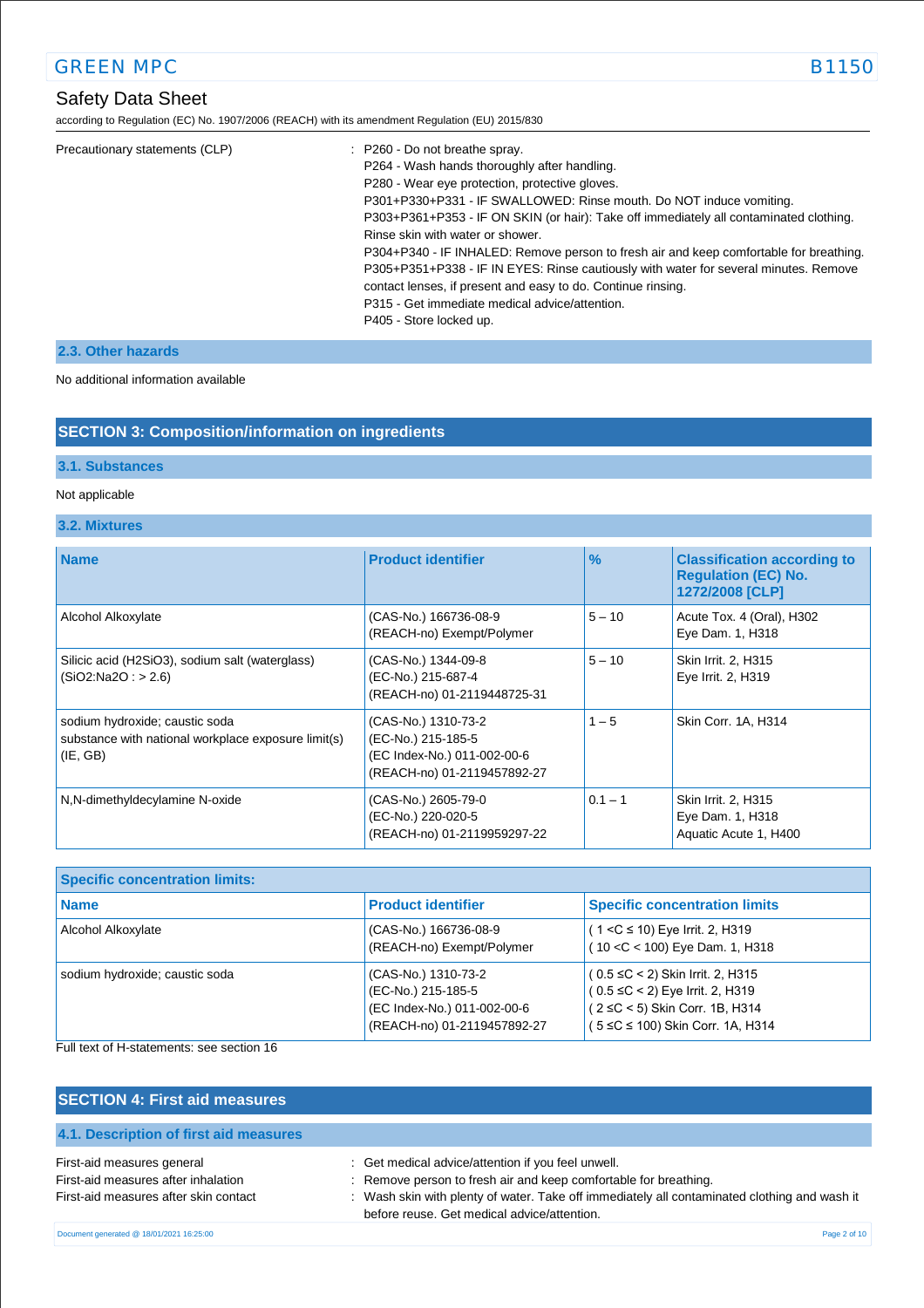## Safety Data Sheet according to Regulation (EC) No. 1907/2006 (REACH) with its amendment Regulation (EU) 2015/830 First-aid measures after eye contact : Rinse cautiously with water for several minutes. Remove contact lenses, if present and easy to do. Continue rinsing. Get immediate medical advice/attention. First-aid measures after ingestion : Do NOT induce vomiting. Rinse mouth. Drink plenty of water. Get medical advice/attention. **4.2. Most important symptoms and effects, both acute and delayed** Symptoms/effects after inhalation : May cause respiratory irritation. Symptoms/effects after skin contact : Burns. Symptoms/effects after eye contact : Causes serious eye damage. Symptoms/effects after ingestion : Burns. GREEN MPC B1150

**4.3. Indication of any immediate medical attention and special treatment needed**

Treat symptomatically.

| <b>SECTION 5: Firefighting measures</b>                    |                                     |
|------------------------------------------------------------|-------------------------------------|
| 5.1. Extinguishing media                                   |                                     |
| Suitable extinguishing media                               | : Carbon dioxide. Dry powder. Foam. |
| 5.2. Special hazards arising from the substance or mixture |                                     |
| Hazardous decomposition products in case of fire           | : Corrosive vapours.                |
| 5.3. Advice for firefighters                               |                                     |

No additional information available

| <b>SECTION 6: Accidental release measures</b>             |                                                                                                                    |
|-----------------------------------------------------------|--------------------------------------------------------------------------------------------------------------------|
|                                                           | 6.1. Personal precautions, protective equipment and emergency procedures                                           |
| 6.1.1. For non-emergency personnel                        |                                                                                                                    |
| Emergency procedures                                      | : Evacuate unnecessary personnel.                                                                                  |
| 6.1.2. For emergency responders                           |                                                                                                                    |
| Protective equipment                                      | : Use personal protective equipment as required.                                                                   |
| <b>6.2. Environmental precautions</b>                     |                                                                                                                    |
| Avoid release to the environment.                         |                                                                                                                    |
| 6.3. Methods and material for containment and cleaning up |                                                                                                                    |
| For containment<br>Methods for cleaning up                | : Collect spillage.<br>: Soak up spills with inert solids, such as clay or diatomaceous earth as soon as possible. |
| 6.4. Reference to other sections                          |                                                                                                                    |

For further information refer to section 8: "Exposure controls/personal protection". For further information refer to section 13.

| <b>SECTION 7: Handling and storage</b>                                                             |                                                                                                                                                                   |              |
|----------------------------------------------------------------------------------------------------|-------------------------------------------------------------------------------------------------------------------------------------------------------------------|--------------|
| 7.1. Precautions for safe handling                                                                 |                                                                                                                                                                   |              |
| Precautions for safe handling<br>Hygiene measures                                                  | : Avoid contact with skin and eyes.<br>: Do not eat, drink or smoke when using this product.                                                                      |              |
| 7.2. Conditions for safe storage, including any incompatibilities                                  |                                                                                                                                                                   |              |
| <b>Technical measures</b><br>Storage conditions<br>Incompatible products<br>Incompatible materials | : Does not require any specific or particular technical measures.<br>: Keep container closed when not in use.<br>: Oxidizing agent. Strong acids.<br>Metals.<br>٠ |              |
| Document generated @ 18/01/2021 16:25:00                                                           |                                                                                                                                                                   | Page 3 of 10 |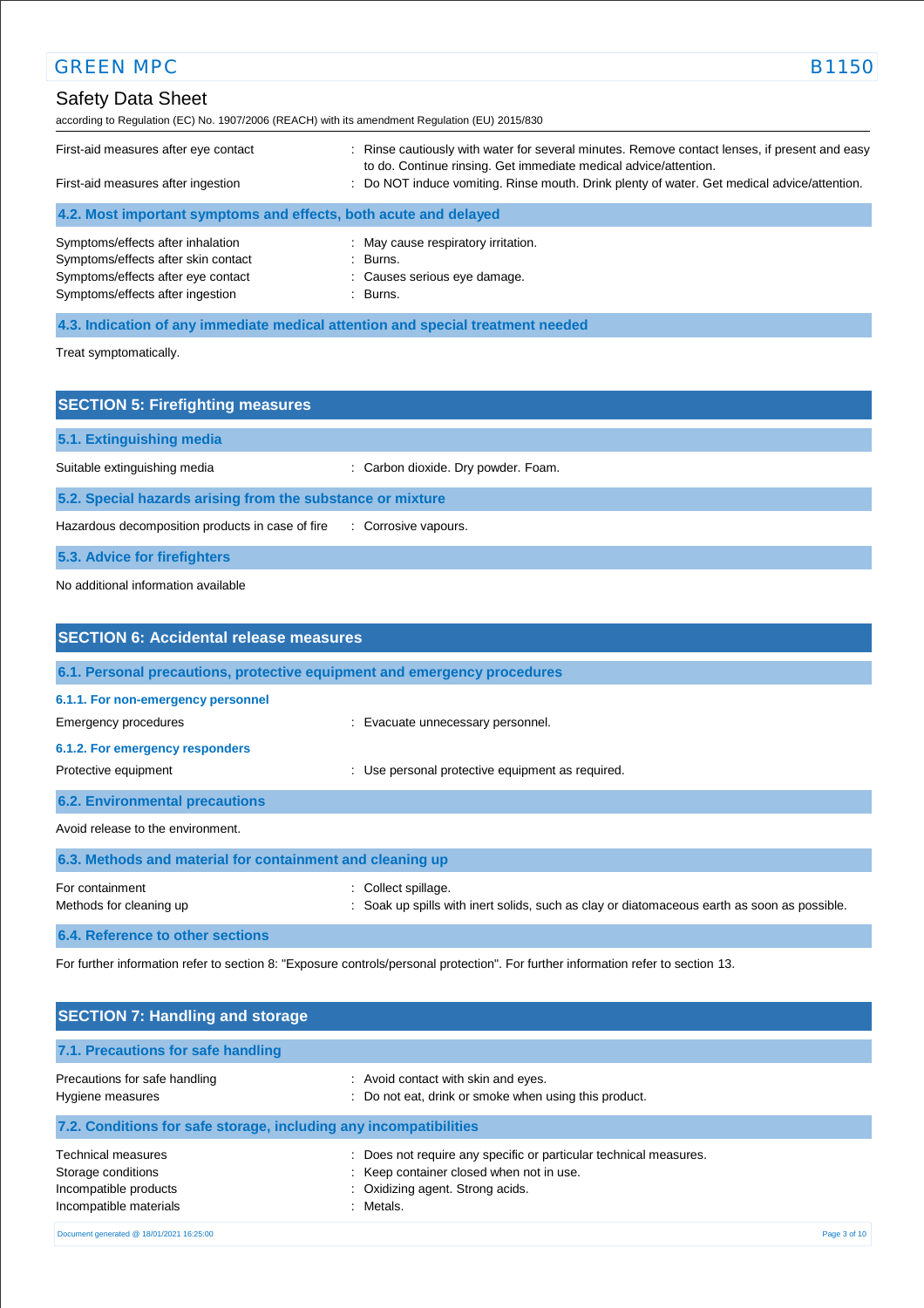## Safety Data Sheet

according to Regulation (EC) No. 1907/2006 (REACH) with its amendment Regulation (EU) 2015/830

Special rules on packaging **interest of the Container** : Keep only in original container.

**7.3. Specific end use(s)**

No additional information available

## **SECTION 8: Exposure controls/personal protection**

#### **8.1. Control parameters**

### **8.1.1 National occupational exposure and biological limit values**

| sodium hydroxide; caustic soda (1310-73-2)           |                    |  |
|------------------------------------------------------|--------------------|--|
| <b>Ireland - Occupational Exposure Limits</b>        |                    |  |
| Local name                                           | Sodium hydroxide   |  |
| OEL STEL                                             | $2 \text{ mg/m}^3$ |  |
| <b>United Kingdom - Occupational Exposure Limits</b> |                    |  |
| Local name                                           | Sodium hydroxide   |  |
| <b>WEL STEL (OEL STEL)</b>                           | $2 \text{ mg/m}^3$ |  |

### **8.1.2. Recommended monitoring procedures**

No additional information available

#### **8.1.3. Air contaminants formed**

No additional information available

#### **8.1.4. DNEL and PNEC**

No additional information available

#### **8.1.5. Control banding**

No additional information available

### **8.2. Exposure controls**

### **8.2.1. Appropriate engineering controls**

No additional information available

#### **8.2.2. Personal protection equipment**

### **Personal protective equipment symbol(s):**



#### **8.2.2.1. Eye and face protection**

| Eye protection:        |  |
|------------------------|--|
| Safety glasses. EN 166 |  |

### **8.2.2.2. Skin protection**

#### **Skin and body protection:**

Not required for normal conditions of use

#### **Hand protection:**

Chemical resistant gloves (according to European standard EN 374 or equivalent). Nitrile rubber gloves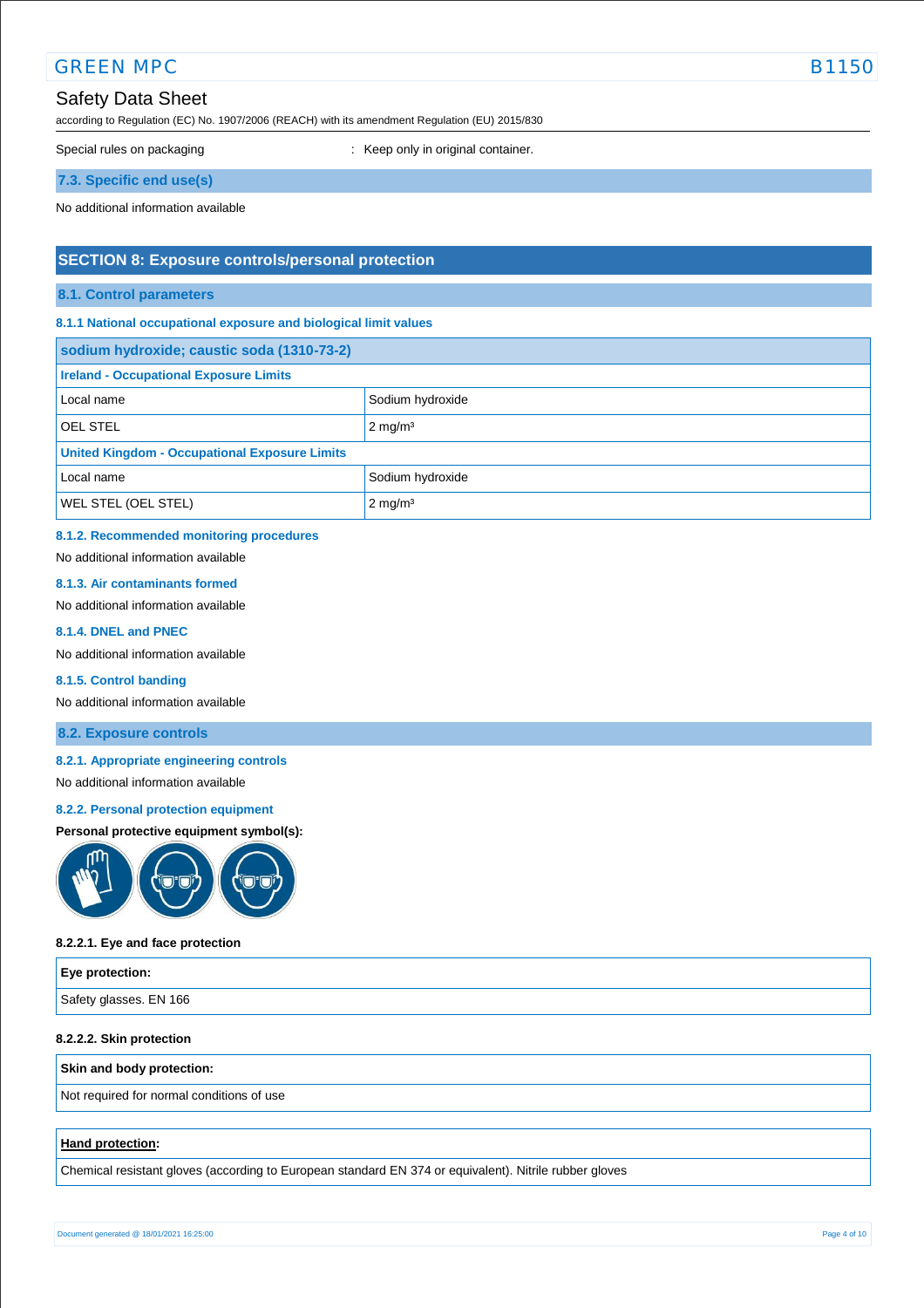according to Regulation (EC) No. 1907/2006 (REACH) with its amendment Regulation (EU) 2015/830

| Other skin protection<br>Materials for protective clothing: |  |
|-------------------------------------------------------------|--|
| Not required for normal conditions of use                   |  |
| 8.2.2.3. Respiratory protection                             |  |

#### **Respiratory protection:**

Not required for normal conditions of use

#### **8.2.2.4. Thermal hazards**

No additional information available

#### **8.2.3. Environmental exposure controls**

No additional information available

## **SECTION 9: Physical and chemical properties**

## **9.1. Information on basic physical and chemical properties**

| Physical state                                  | $\ddot{\phantom{a}}$ | Liquid            |
|-------------------------------------------------|----------------------|-------------------|
| Appearance                                      |                      | Liquid.           |
| Colour                                          |                      | Green.            |
| Odour                                           |                      | sharp.            |
| Odour threshold                                 |                      | No data available |
| рH                                              |                      | 13.2              |
| Relative evaporation rate (butylacetate=1)      |                      | No data available |
| Melting point                                   |                      | No data available |
| Freezing point                                  |                      | No data available |
| Boiling point                                   |                      | $\geq 100$ °C     |
| Flash point                                     |                      | No data available |
| Auto-ignition temperature                       |                      | No data available |
| Decomposition temperature                       |                      | No data available |
| Flammability (solid, gas)                       |                      | No data available |
| Vapour pressure                                 |                      | No data available |
| Relative vapour density at 20 °C                |                      | No data available |
| Relative density                                |                      | 1.06              |
| Solubility                                      |                      | Soluble in water. |
| Partition coefficient n-octanol/water (Log Pow) |                      | No data available |
| Viscosity, kinematic                            |                      | No data available |
| Viscosity, dynamic                              |                      | No data available |
| Explosive properties                            |                      | No data available |
| Oxidising properties                            |                      | No data available |
| <b>Explosive limits</b>                         |                      | No data available |
|                                                 |                      |                   |

### **9.2. Other information**

No additional information available

## **SECTION 10: Stability and reactivity**

### **10.1. Reactivity**

The product is non-reactive under normal conditions of use, storage and transport.

### **10.2. Chemical stability**

Stable under normal conditions.

### **10.3. Possibility of hazardous reactions**

#### None under normal use.

Document generated @ 18/01/2021 16:25:00 Page 5 of 10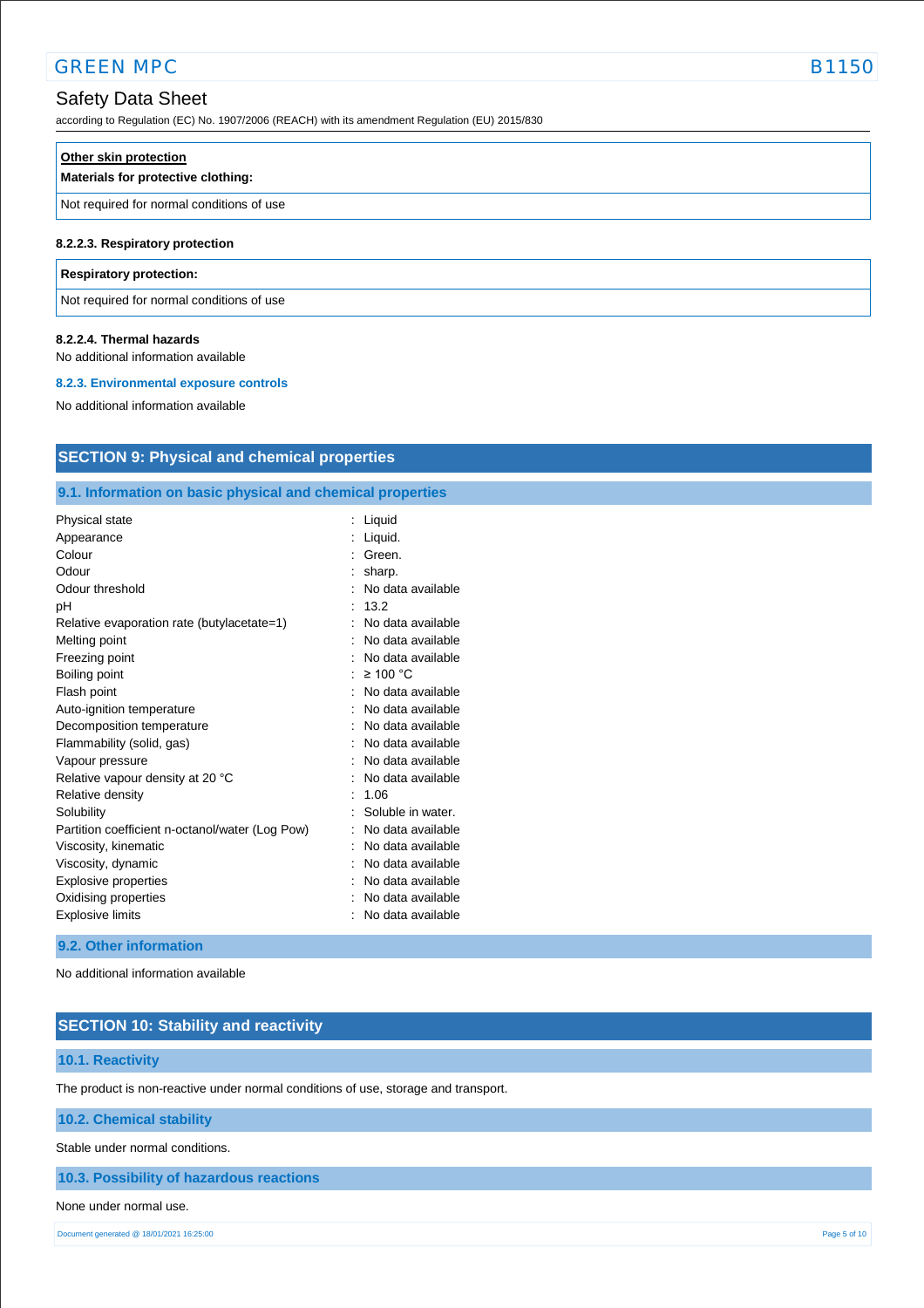## Safety Data Sheet

according to Regulation (EC) No. 1907/2006 (REACH) with its amendment Regulation (EU) 2015/830

### **10.4. Conditions to avoid**

None under recommended storage and handling conditions (see section 7).

### **10.5. Incompatible materials**

Acids.

**10.6. Hazardous decomposition products**

Under normal conditions of storage and use, hazardous decomposition products should not be produced.

## **SECTION 11: Toxicological information**

## **11.1 Information on toxicological effects**

| Acute toxicity (oral)<br>Acute toxicity (dermal)<br>Acute toxicity (inhalation) | : Not classified<br>: Not classified<br>Not classified |
|---------------------------------------------------------------------------------|--------------------------------------------------------|
| Skin corrosion/irritation                                                       | Causes severe skin burns.<br>pH: 13.2                  |
| Serious eye damage/irritation                                                   | : Causes serious eye damage.<br>pH: 13.2               |
| Respiratory or skin sensitisation                                               | : Not classified                                       |
| Germ cell mutagenicity                                                          | : Not classified                                       |
| Carcinogenicity                                                                 | : Not classified                                       |
| Reproductive toxicity                                                           | : Not classified                                       |
| STOT-single exposure                                                            | : Not classified                                       |
| STOT-repeated exposure                                                          | Not classified<br>t.                                   |
| Aspiration hazard                                                               | : Not classified                                       |

## **SECTION 12: Ecological information**

| 12.1. Toxicity                                               |                  |
|--------------------------------------------------------------|------------------|
| Hazardous to the aquatic environment, short-term<br>(acute)  | : Not classified |
| Hazardous to the aquatic environment, long-term<br>(chronic) | : Not classified |

| Alcohol Alkoxylate (166736-08-9) |                 |  |
|----------------------------------|-----------------|--|
| $ $ LC50 - Fish [1]              | $10 - 100$ mg/l |  |
| EC50 - Crustacea [1]             | $10 - 100$ mg/l |  |
| ErC50 other aquatic plants       | $10 - 100$ mg/l |  |

| Silicic acid (H2SiO3), sodium salt (waterglass) (SiO2:Na2O : > 2.6) (1344-09-8) |                     |  |
|---------------------------------------------------------------------------------|---------------------|--|
| $ $ LC50 - Fish [1]                                                             | 260 mg/l            |  |
| EC50 - Other aguatic organisms [1]                                              | 1700 mg/l waterflea |  |
| EC50 - Other aquatic organisms [2]                                              | 207 mg/l            |  |

| sodium hydroxide; caustic soda (1310-73-2)               |             |
|----------------------------------------------------------|-------------|
| $ $ LC50 - Fish [1]                                      | $>$ 35 mg/l |
| Document generated @ 18/01/2021 16:25:00<br>Page 6 of 10 |             |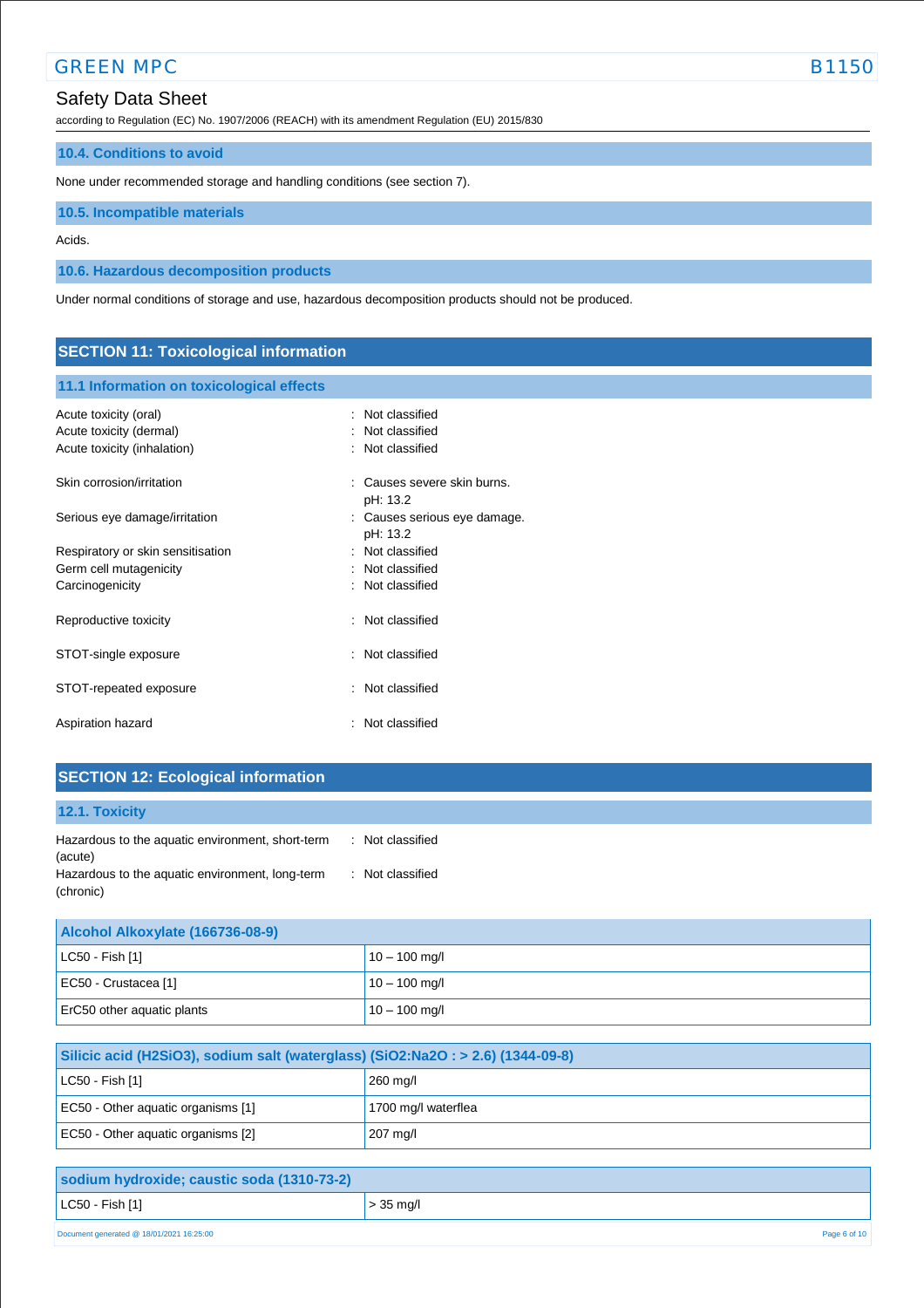| <b>GREEN MPC</b>                                                                                                           | <b>B1150</b>        |
|----------------------------------------------------------------------------------------------------------------------------|---------------------|
| <b>Safety Data Sheet</b><br>according to Regulation (EC) No. 1907/2006 (REACH) with its amendment Regulation (EU) 2015/830 |                     |
| EC50 - Other aquatic organisms [1]                                                                                         | > 33 mg/l waterflea |
| 12.2. Persistence and degradability                                                                                        |                     |
| No additional information available                                                                                        |                     |
| 12.3. Bioaccumulative potential                                                                                            |                     |
| sodium hydroxide; caustic soda (1310-73-2)                                                                                 |                     |
| Partition coefficient n-octanol/water (Log Pow)                                                                            | $-3.88$             |
| N,N-dimethyldecylamine N-oxide (2605-79-0)                                                                                 |                     |
| Partition coefficient n-octanol/water (Log Pow)                                                                            | 3.69                |
| 12.4. Mobility in soil                                                                                                     |                     |
| No additional information available                                                                                        |                     |
| 12.5. Results of PBT and vPvB assessment                                                                                   |                     |
| No additional information available                                                                                        |                     |
| 12.6. Other adverse effects                                                                                                |                     |
| No additional information available                                                                                        |                     |
| <b>SECTION 13: Disposal considerations</b>                                                                                 |                     |
| 13.1. Waste treatment methods                                                                                              |                     |
| No additional information available                                                                                        |                     |

## **SECTION 14: Transport information**

In accordance with ADR / IMDG / IATA

| 14.1 UN number                                                                                                                                                                                                     |                                                                                                                                                                                                                                                                                                                             |
|--------------------------------------------------------------------------------------------------------------------------------------------------------------------------------------------------------------------|-----------------------------------------------------------------------------------------------------------------------------------------------------------------------------------------------------------------------------------------------------------------------------------------------------------------------------|
| UN-No. (ADR)<br>UN-No. (IMDG)<br>UN-No. (IATA)                                                                                                                                                                     | : UN 1760<br>: UN 1760<br>: UN 1760                                                                                                                                                                                                                                                                                         |
| 14.2. UN proper shipping name                                                                                                                                                                                      |                                                                                                                                                                                                                                                                                                                             |
| Proper Shipping Name (ADR)<br>Proper Shipping Name (IMDG)<br>Proper Shipping Name (IATA)<br>Transport document description (ADR)<br>Transport document description (IMDG)<br>Transport document description (IATA) | : CORROSIVE LIQUID, N.O.S.<br>: CORROSIVE LIQUID, N.O.S.<br>: Corrosive liquid, n.o.s.<br>: UN 1760 CORROSIVE LIQUID, N.O.S. (SODIUM HYDROXIDE, SODIUM<br>METASILICATE), 8, III, (E)<br>: UN 1760 CORROSIVE LIQUID, N.O.S. (SODIUM HYDROXIDE, SODIUM<br>METASILICATE), 8, III<br>: UN 1760 Corrosive liquid, n.o.s., 8, III |
| 14.3. Transport hazard class(es)                                                                                                                                                                                   |                                                                                                                                                                                                                                                                                                                             |
| <b>ADR</b><br>Transport hazard class(es) (ADR)<br>Danger labels (ADR)                                                                                                                                              | $\therefore$ 8<br>$\therefore$ 8                                                                                                                                                                                                                                                                                            |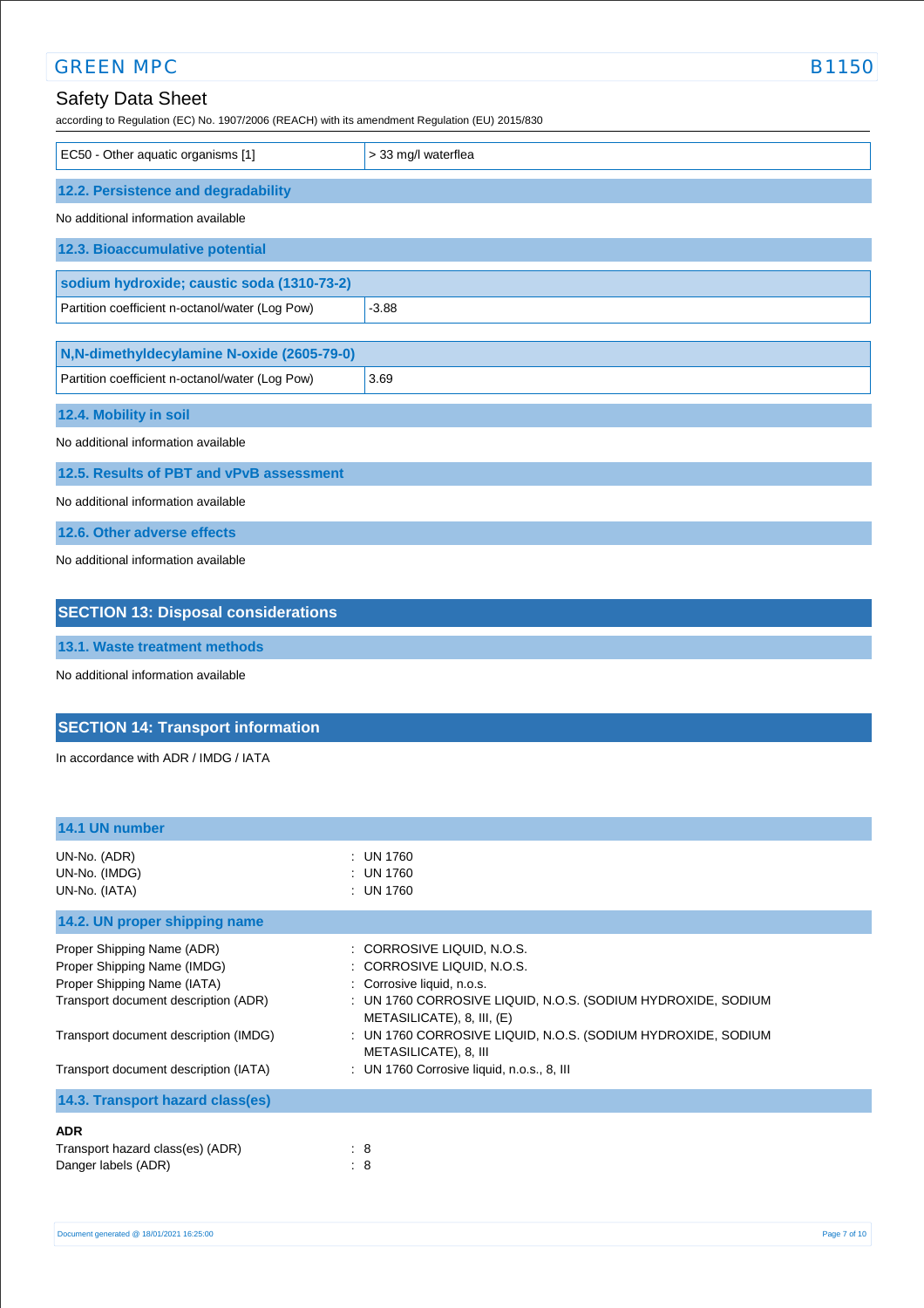## Safety Data Sheet

according to Regulation (EC) No. 1907/2006 (REACH) with its amendment Regulation (EU) 2015/830

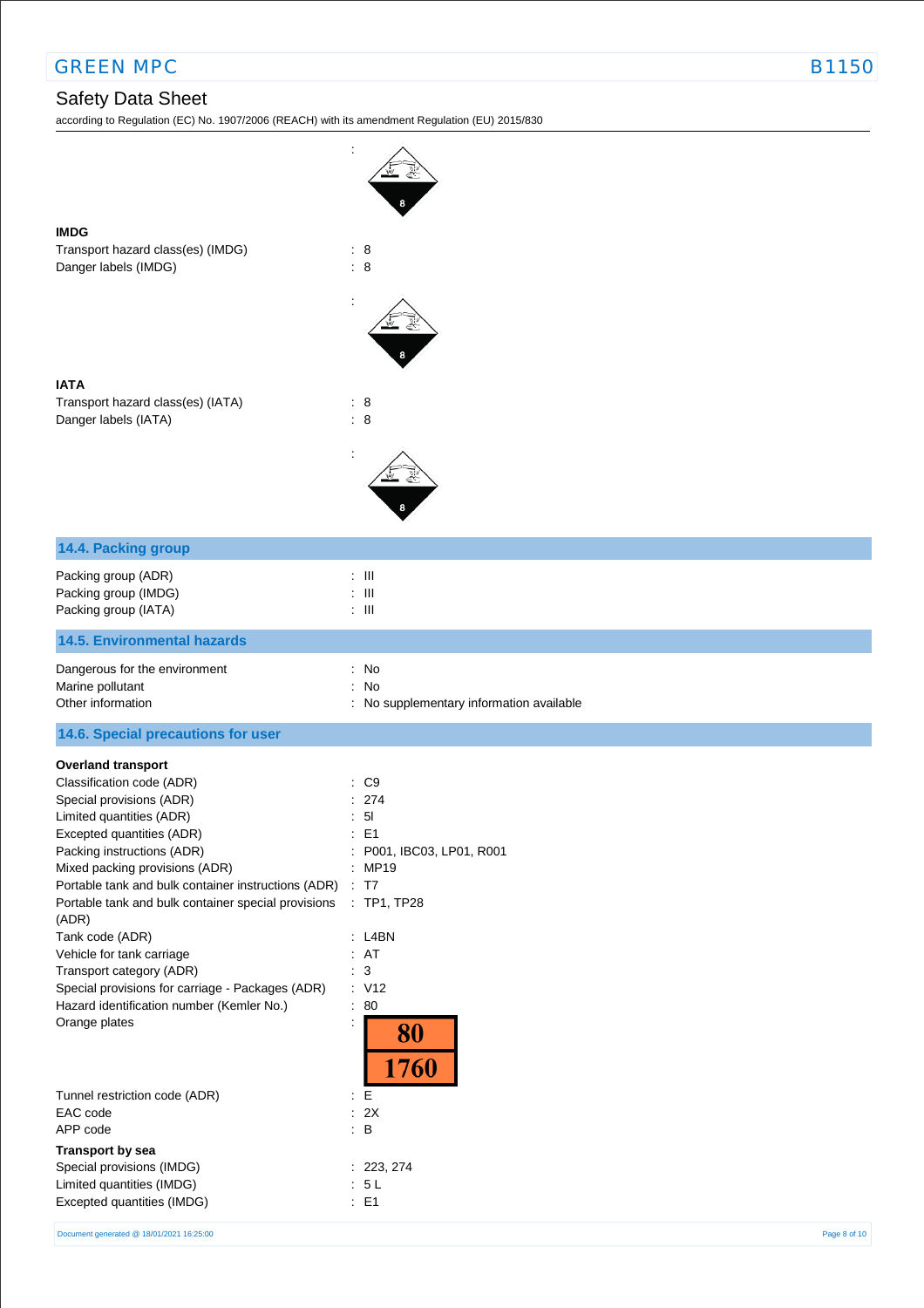## Safety Data Sheet

according to Regulation (EC) No. 1907/2006 (REACH) with its amendment Regulation (EU) 2015/830

| Packing instructions (IMDG)                  | : P001, LP01 |
|----------------------------------------------|--------------|
| IBC packing instructions (IMDG)              | IBC03        |
| Tank instructions (IMDG)                     | : T7         |
| Tank special provisions (IMDG)               | : TP1, TP28  |
| EmS-No. (Fire)                               | F A          |
| EmS-No. (Spillage)                           | : S-B        |
| Stowage category (IMDG)                      | : A          |
| Air transport                                |              |
| PCA Excepted quantities (IATA)               | : E1         |
| PCA Limited quantities (IATA)                | : Y841       |
| PCA limited quantity max net quantity (IATA) | : 1L         |
| PCA packing instructions (IATA)              | : 852        |
| PCA max net quantity (IATA)                  | : 5L         |
| CAO packing instructions (IATA)              | : 856        |
| CAO max net quantity (IATA)                  | : 60L        |
| Special provisions (IATA)                    | : A3         |
| ERG code (IATA)                              | : 8L         |

**14.7. Transport in bulk according to Annex II of Marpol and the IBC Code**

IBC code : Not applicable.

## **SECTION 15: Regulatory information**

### **15.1. Safety, health and environmental regulations/legislation specific for the substance or mixture**

#### **15.1.1. EU-Regulations**

Contains no REACH substances with Annex XVII restrictions

Contains no substance on the REACH candidate list

Contains no REACH Annex XIV substances

Contains no substance subject to Regulation (EU) No 649/2012 of the European Parliament and of the Council of 4 July 2012 concerning the export and import of hazardous chemicals.

Contains no substance subject to Regulation (EU) No 2019/1021 of the European Parliament and of the Council of 20 June 2019 on persistent organic pollutants

Detergent Regulation (648/2004/EC): Labelling of contents:

| <b>Component</b>       | $\%$    |
|------------------------|---------|
| non-ionic surfactants  | 5-15%   |
| amphoteric surfactants | $< 5\%$ |
| perfumes               |         |

#### **15.1.2. National regulations**

#### **United Kingdom**

British National Regulations : Commission Regulation (EU) 2015/830 of 28 May 2015 amending Regulation (EC) No 1907/2006 of the European Parliament and of the Council on the Registration, Evaluation, Authorisation and Restriction of Chemicals (REACH). Classification Labelling Packaging Regulation; Regulation (EC) No 1272/2008. Detergent Regulation (648/2004/EC).

### **15.2. Chemical safety assessment**

No additional information available

### **SECTION 16: Other information**

| <b>Full text of H- and EUH-statements:</b> |                                                                 |
|--------------------------------------------|-----------------------------------------------------------------|
| Acute Tox. 4 (Oral)                        | Acute toxicity (oral), Category 4                               |
| Aquatic Acute 1                            | Hazardous to the aquatic environment - Acute Hazard, Category 1 |
| Document generated @ 18/01/2021 16:25:00   | Page 9 of 10                                                    |